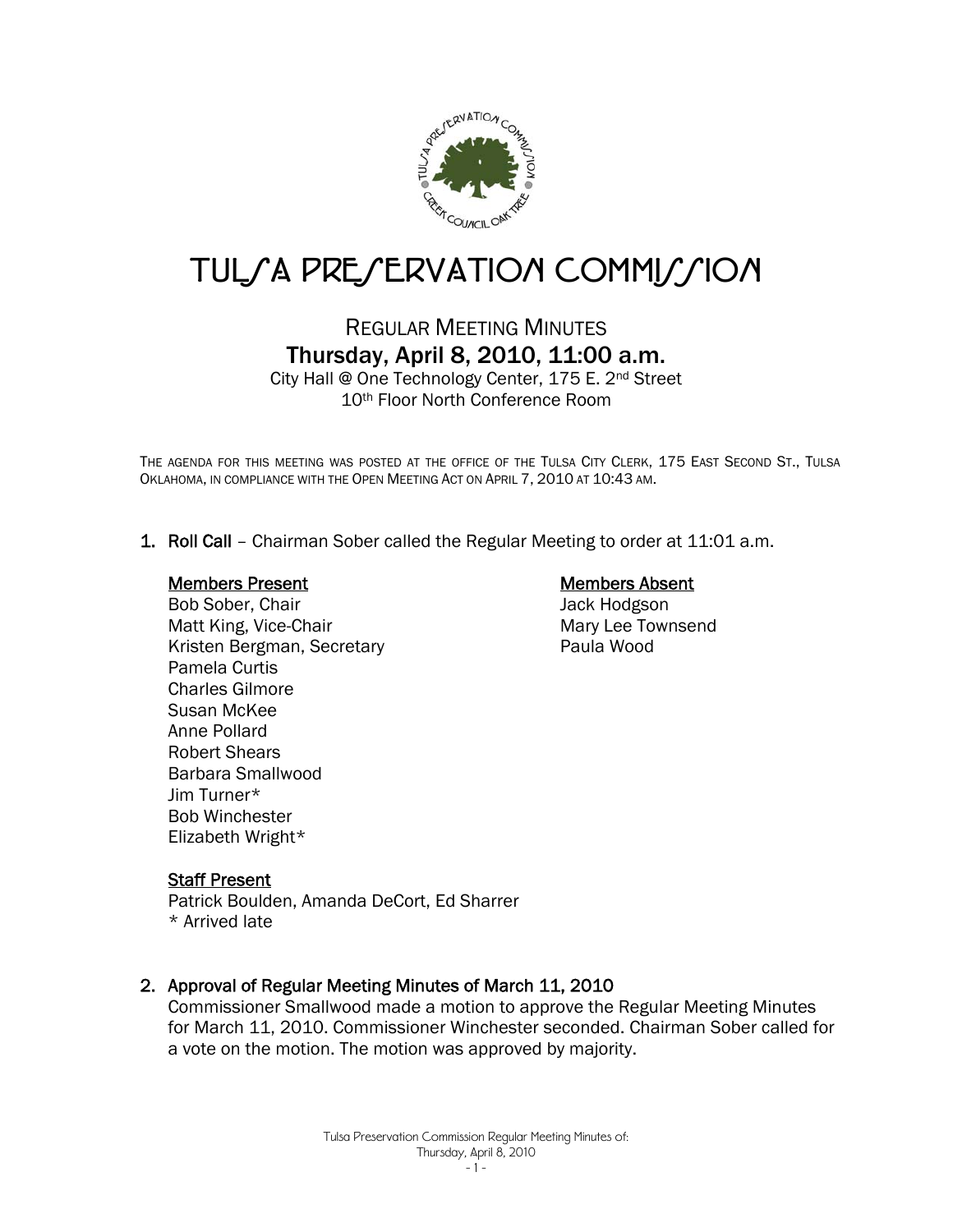### In Favor

#### 1. Bergman

2. Curtis

- 3. Gilmore
- 4. McKee
- 5. Pollard
- 6. Shears
- 7. Smallwood
- 8. Sober
- 9. Winchester

# Approval of Special Meeting Minutes of March 25, 2010

Opposed None

Commissioner Bergman made a motion to approve, with grammatical corrections, the Special Meeting Minutes for March 25, 2010. Commissioner King seconded. Chairman Sober called for a vote on the motion. The motion was approved unanimously.

Abstaining 1. King

| In Favor     | <b>Opposed</b> | <b>Abstaining</b> | <b>Not Present</b> |
|--------------|----------------|-------------------|--------------------|
| 1. Bergman   | None           | None              | 1. Turner          |
| 2. Curtis    |                |                   | 2. Wright          |
| 3. Gilmore   |                |                   |                    |
| 4. King      |                |                   |                    |
| 5. McKee     |                |                   |                    |
| 6. Pollard   |                |                   |                    |
| 7. Shears    |                |                   |                    |
| 8. Smallwood |                |                   |                    |
| 9. Sober     |                |                   |                    |

10.Winchester

#### 3. Committee Reports A. Historic Preservation Committee

# i. Announcement of Conflict of Interest No one responded to having a conflict of interest with any of the proposals on the agenda.

# ii. Applications for Certificate of Appropriateness

1. 1617 S. St. Louis Avenue (Swan Lake) Withdrawn by applicant.

# 2. 1702 S. Rockford Avenue (Swan Lake)

Applicants: Sylvia & Tom Brown Request: Remove all existing storm windows from second story room on west elevation and enclose with 4" Hardieboard lap siding and ten

Not Present

1. Turner 2. Wright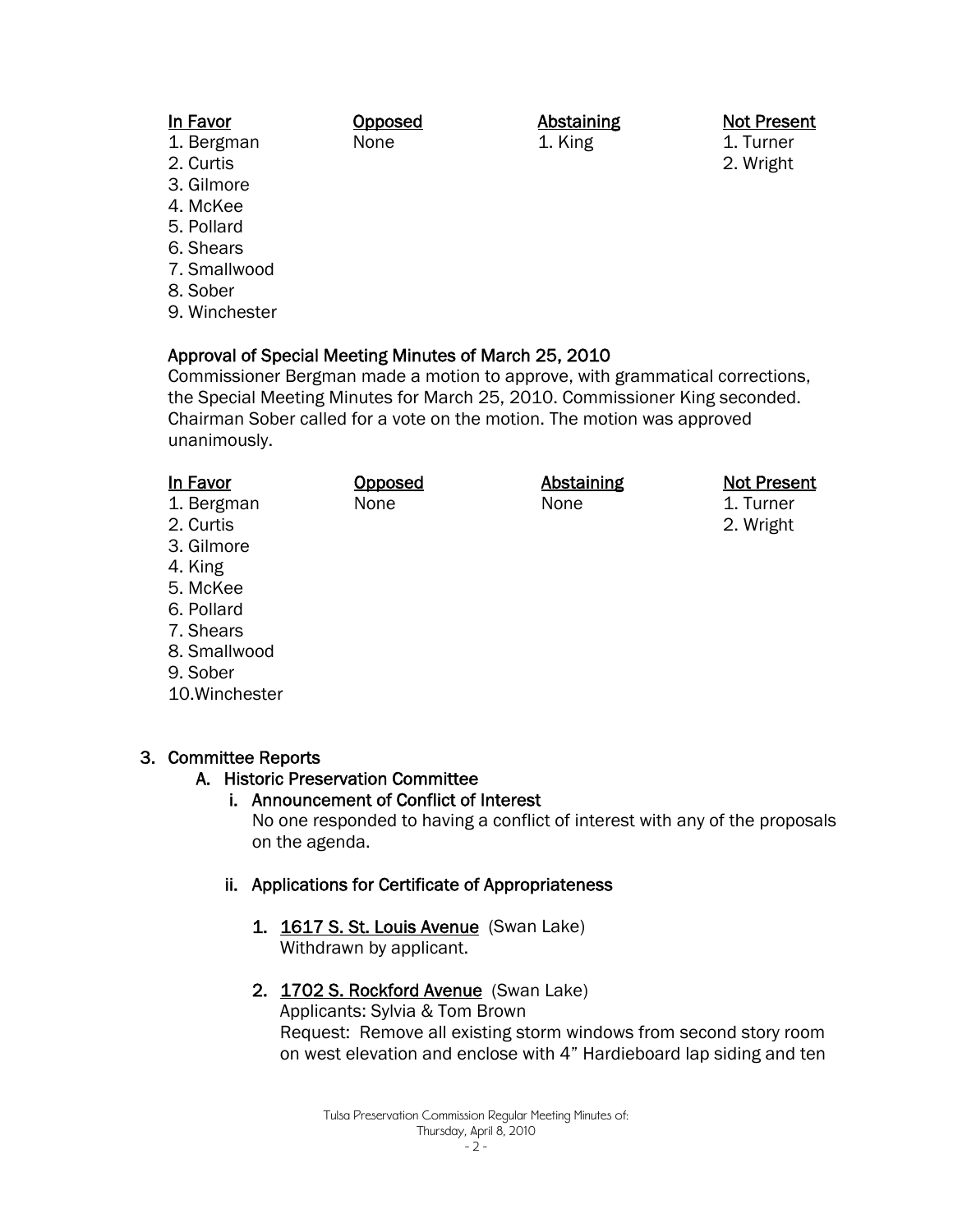3/1 jailhouse-pattern, clad wood windows with raised exterior muntins. PVC window casing to match existing casing on house in dimensions and details.

Application Date: April 6, 2010 APPROVED

Mr. Sharrer presented the Browns' Certificate of Appropriateness application to the Commission and read the applicable guidelines for this district.

Ms. Brown was present. She answered the Commissioners' questions regarding the proposed work.

Commissioner King gave the COA Subcommittee report on the application. The COA Subcommittee considered the Browns' application to be complete and recommended approval. Commissioner King made a motion to approve the application with no conditions. Commissioner Curtis seconded the motion. Chairman Sober asked for a vote on the motion.

|  | Vote: 1702 S Rockford Avenue   Sylvia & Tom Brown |  |
|--|---------------------------------------------------|--|
|--|---------------------------------------------------|--|

| <b>In Favor</b> | <u>Opposed</u> | <b>Abstaining</b> | <b>Not Present</b> |
|-----------------|----------------|-------------------|--------------------|
| 1. Bergman      | None           | None              | 1. Wright          |
| 2. Curtis       |                |                   |                    |
| 3. Gilmore      |                |                   |                    |
| 4. King         |                |                   |                    |
| 5. McKee        |                |                   |                    |
| 6. Pollard      |                |                   |                    |
| 7. Shears       |                |                   |                    |
| 8. Smallwood    |                |                   |                    |
| 9. Sober        |                |                   |                    |
| 10. Turner      |                |                   |                    |
| 11. Winchester  |                |                   |                    |

The motion was Approved Unanimously by members present and voting. Swan Lake Guidelines cited: B1.0.1, B1.0.2, B1.0.3, B1.2.1, B1.2.2, B1.4.1

3. 1114 E. 17<sup>th</sup> Place (North Maple Ridge)

Applicant: Brendan McKnight Request: Construct 190 square foot (20' x 9.5') second-story addition on east elevation according to plans submitted.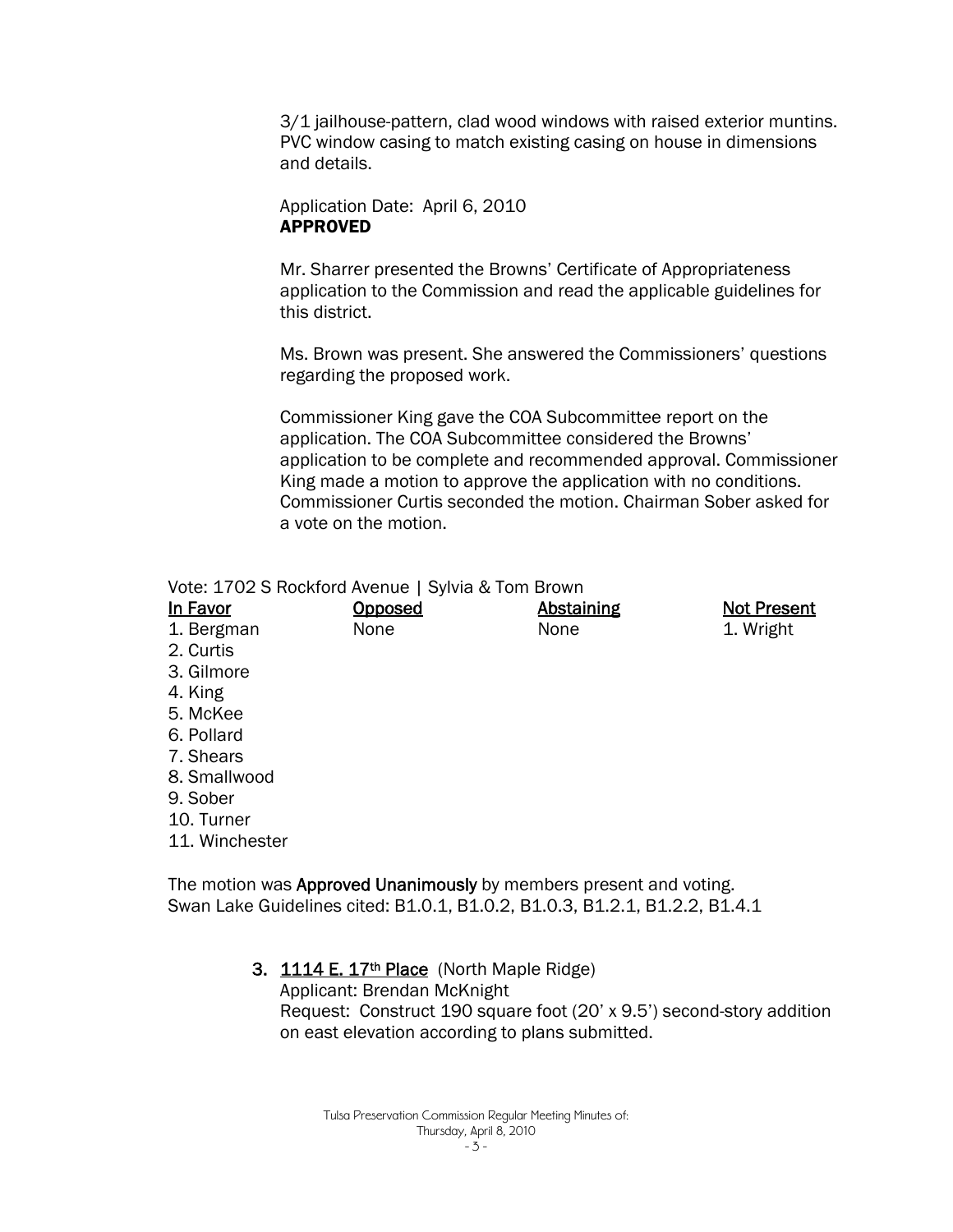#### Application Date: April 6, 2010 APPROVED

Mr. Sharrer presented Mr. McKnight's Certificate of Appropriateness application to the Commission and read the applicable guidelines for this district. Mr. McKnight was in attendance. He presented additional photographs of similar additions in the North Maple Ridge district to the Commission.

Commissioner King gave the COA Subcommittee report on the application. The COA Subcommittee considered Mr. McKnight's application to be complete and recommended approval with the condition that a second window be added to the east elevation of the addition.

After consultation with Legal staff regarding the appropriateness of the condition, Commissioner King withdrew the motion. Commissioner Winchester made a motion to approve the application as presented with no conditions. Commissioner King seconded the motion. Chairman Sober asked for a vote on the motion.

#### Vote: 1114 E 17th Place | Brendan McKnight

| <b>Opposed</b> | <b>Abstaining</b> | Not Present |
|----------------|-------------------|-------------|
| 1. McKee       | None              | None        |
| 2. Turner      |                   |             |
| 3. Wright      |                   |             |
|                |                   |             |
|                |                   |             |
|                |                   |             |
|                |                   |             |
|                |                   |             |
|                |                   |             |
|                |                   |             |

The motion was **Approved by Majority** by members present and voting. North Maple Ridge Guidelines cited: Additions, 1.0.1 - 1.0.3, 1.2.1, 1.2.2, 1.3.2

# 4. 1510 E. 17th Place (Swan Lake)

Applicant: Steve Caruthers Request: Replace existing 5/1 jailhouse-pattern wood windows with new 5/1 jailhouse pattern, clad wood windows with raised exterior muntins.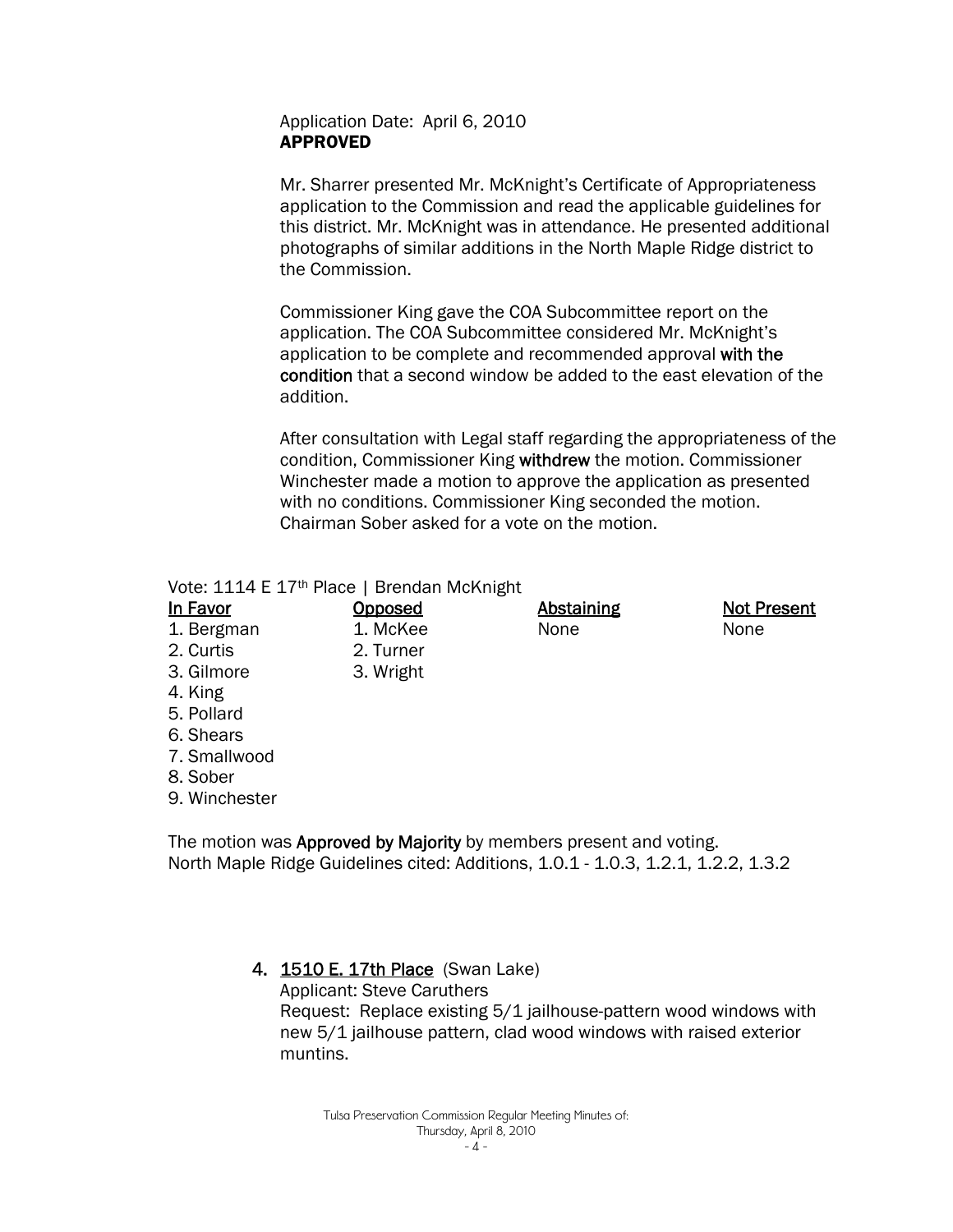Application Date: April 6, 2010 APPROVED

Mr. Sharrer presented Mr. Caruthers' Certificate of Appropriateness application to the Commission and read the applicable guidelines for this district.

Mr. Caruthers was not present.

Commissioner King gave the COA Subcommittee report on the application. The COA Subcommittee considered Mr. Caruthers' application to be complete and recommended approval. Commissioner King made a motion to approve the application with no conditions. Commissioner Wright seconded the motion. Chairman Sober asked for a vote on the motion.

| Vote: 1510 E. 17 <sup>th</sup> Place   Steve Caruthers |  |
|--------------------------------------------------------|--|
|--------------------------------------------------------|--|

| In Favor       | <b>Opposed</b> | <b>Abstaining</b> | <b>Not Present</b> |
|----------------|----------------|-------------------|--------------------|
| 1. Bergman     | None           | None              | None               |
| 2. Curtis      |                |                   |                    |
| 3. Gilmore     |                |                   |                    |
| 4. King        |                |                   |                    |
| 5. McKee       |                |                   |                    |
| 6. Pollard     |                |                   |                    |
| 7. Shears      |                |                   |                    |
| 8. Smallwood   |                |                   |                    |
| 9. Sober       |                |                   |                    |
| 10. Turner     |                |                   |                    |
| 11. Winchester |                |                   |                    |
| 12. Wright     |                |                   |                    |

The motion was **Approved Unanimously** by members present and voting. Swan Lake Guidelines cited: A1.2.1, A1.2.3, A1.2.4

# 5. 2219 E. 18th Street (Yorktown)

Applicant: Sean Rohrbacker Request: Replace existing deteriorated concrete front porch with new concrete front porch, including 12" grid pattern and stucco-covered stem walls to match existing. Propose to change rounded corners to square corners. Add wood railing according to plans submitted.

Application Date: April 6, 2010 APPROVED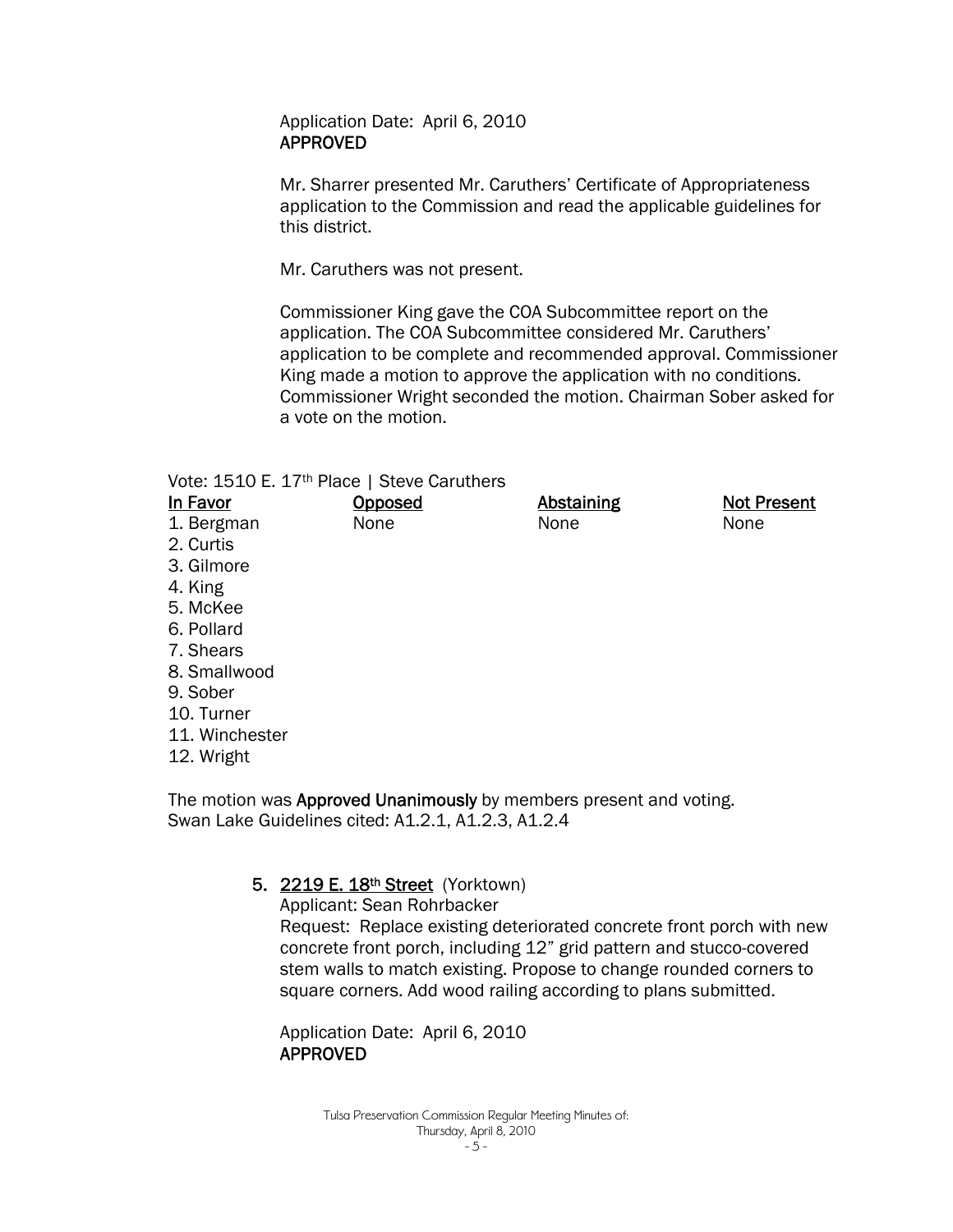Mr. Sharrer presented Mr. Rohrbacker's Certificate of Appropriateness application to the Commission and read the applicable guidelines for this district.

Mr. Rohrbacker was present to answer questions.

Commissioner King gave the COA Subcommittee report on the application. The COA Subcommittee considered Mr. Rohrbacker's application to be complete and recommended approval. Commissioner King made a motion to approve the application with no conditions. Commissioner Wright seconded the motion. Chairman Sober asked for a vote on the motion.

Vote: 2219 E. 18th Street | Sean Rohrbacker

| In Favor       | Opposed | <b>Abstaining</b> | <b>Not Present</b> |
|----------------|---------|-------------------|--------------------|
| 1. Bergman     | None    | None              | None               |
| 2. Curtis      |         |                   |                    |
| 3. Gilmore     |         |                   |                    |
| 4. King        |         |                   |                    |
| 5. McKee       |         |                   |                    |
| 6. Pollard     |         |                   |                    |
| 7. Shears      |         |                   |                    |
| 8. Smallwood   |         |                   |                    |
| 9. Sober       |         |                   |                    |
| 10. Turner     |         |                   |                    |
| 11. Winchester |         |                   |                    |
| 12. Wright     |         |                   |                    |

The motion was Approved Unanimously by members present and voting. Yorktown Guidelines cited: A1.0.1, A1.4.1, A1.4.2

#### 6. 1628 S. Quincy Avenue (Swan Lake)

Applicant: Peter Grant Request: Replace existing aluminum picture window on front of house (not original to house) with new clad wood, single-pane picture window with 6-lite transom with raised exterior muntins.

Application Date: April 6, 2010 APPROVED

Mr. Sharrer presented Mr. Grant's Certificate of Appropriateness application to the Commission and read the applicable guidelines for this district.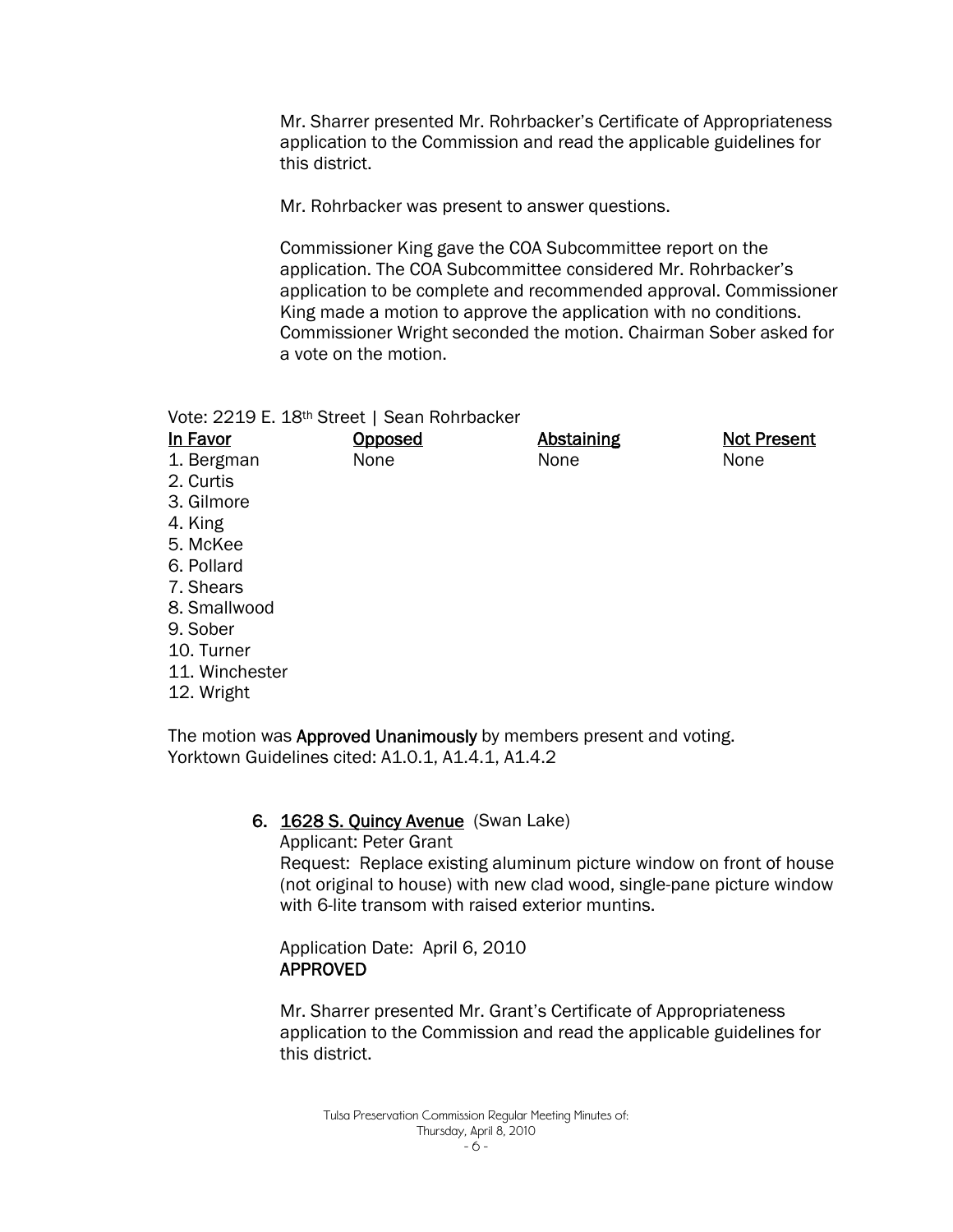Ms. Lori Grant was present to answer questions.

Commissioner King gave the COA Subcommittee report on the application. The COA Subcommittee considered Mr. Grant's application to be complete and recommended approval. Commissioner King made a motion to approve the application with no conditions. Commissioner Wright seconded the motion. Chairman Sober asked for a vote on the motion.

#### Vote: 1628 S. Quincy Avenue | Peter Grant

| In Favor       | <b>Opposed</b> | <b>Abstaining</b> | <b>Not Present</b> |
|----------------|----------------|-------------------|--------------------|
| 1. Bergman     | None           | None              | None               |
| 2. Curtis      |                |                   |                    |
| 3. Gilmore     |                |                   |                    |
| 4. King        |                |                   |                    |
| 5. McKee       |                |                   |                    |
| 6. Pollard     |                |                   |                    |
| 7. Shears      |                |                   |                    |
| 8. Smallwood   |                |                   |                    |
| 9. Sober       |                |                   |                    |
| 10. Turner     |                |                   |                    |
| 11. Winchester |                |                   |                    |
| 12. Wright     |                |                   |                    |

The motion was **Approved Unanimously** by members present and voting. Swan Lake Guidelines cited: A1.0.1, A1.2.1, A1.2.3, A1.2.4

# 7. **1610-1612 S. Lewis Avenue** (Yorktown)

Applicant: Joan Crager Request: Install storm windows and clear-view storm doors.

Application Date: April 6, 2010 APPROVED

Mr. Sharrer presented Ms. Crager's Certificate of Appropriateness application to the Commission and read the applicable guidelines for this district. Ms. Crager was not present.

Commissioner King gave the COA Subcommittee report on the application. The COA Subcommittee considered Ms. Crager's application to be complete and recommended approval. Commissioner King made a motion to approve the application with no conditions. Commissioner Shears seconded the motion. Chairman Sober asked for a vote on the motion.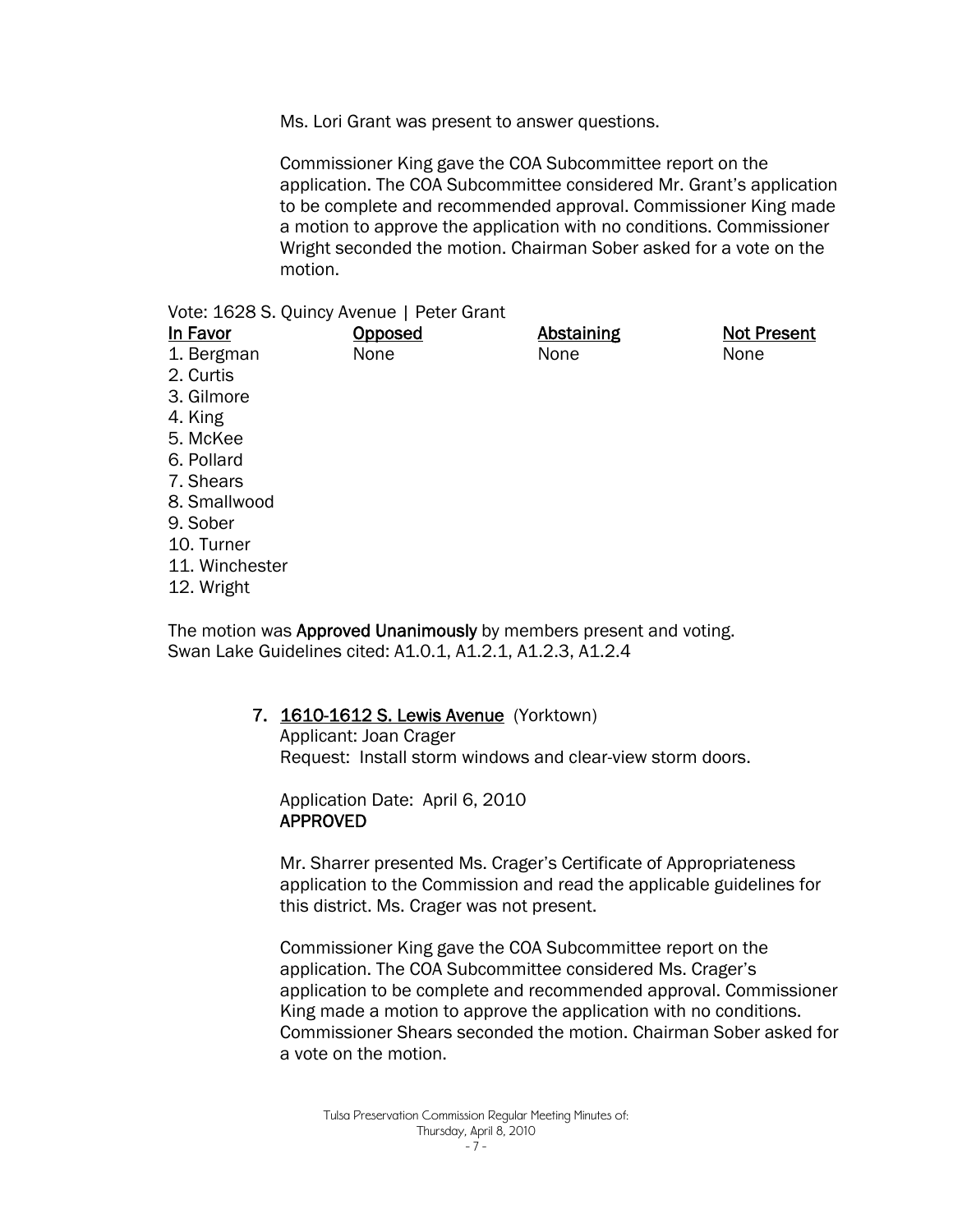Vote: 1610-1612 S. Lewis Avenue | Joan Crager

| In Favor       | <b>Opposed</b> | <b>Abstaining</b> | <b>Not Present</b> |
|----------------|----------------|-------------------|--------------------|
| 1. Bergman     | None           | None              | None               |
| 2. Curtis      |                |                   |                    |
| 3. Gilmore     |                |                   |                    |
| 4. King        |                |                   |                    |
| 5. McKee       |                |                   |                    |
| 6. Pollard     |                |                   |                    |
| 7. Shears      |                |                   |                    |
| 8. Smallwood   |                |                   |                    |
| 9. Sober       |                |                   |                    |
| 10. Turner     |                |                   |                    |
| 11. Winchester |                |                   |                    |
| 12. Wright     |                |                   |                    |

The motion was Approved Unanimously by members present and voting. Yorktown Guidelines cited: A1.2.7, A1.2.8

#### B. Rules and Regulations Committee

Commissioner Gilmore made a motion to request a legal memorandum from Patrick Boulden outlining the procedures for amending and revising the current set of neighborhood design guidelines. Commissioner Pollard seconded. Chairman Sober asked for a vote on the motion.

| In Favor       | Opposed | <b>Abstaining</b> | <b>Not Present</b> |
|----------------|---------|-------------------|--------------------|
| 1. Bergman     | None    | None              | None               |
| 2. Curtis      |         |                   |                    |
| 3. Gilmore     |         |                   |                    |
| 4. King        |         |                   |                    |
| 5. McKee       |         |                   |                    |
| 6. Pollard     |         |                   |                    |
| 7. Shears      |         |                   |                    |
| 8. Smallwood   |         |                   |                    |
| 9. Sober       |         |                   |                    |
| 10. Turner     |         |                   |                    |
| 11. Winchester |         |                   |                    |
| 12. Wright     |         |                   |                    |
|                |         |                   |                    |

The motion was Approved Unanimously by members present and voting.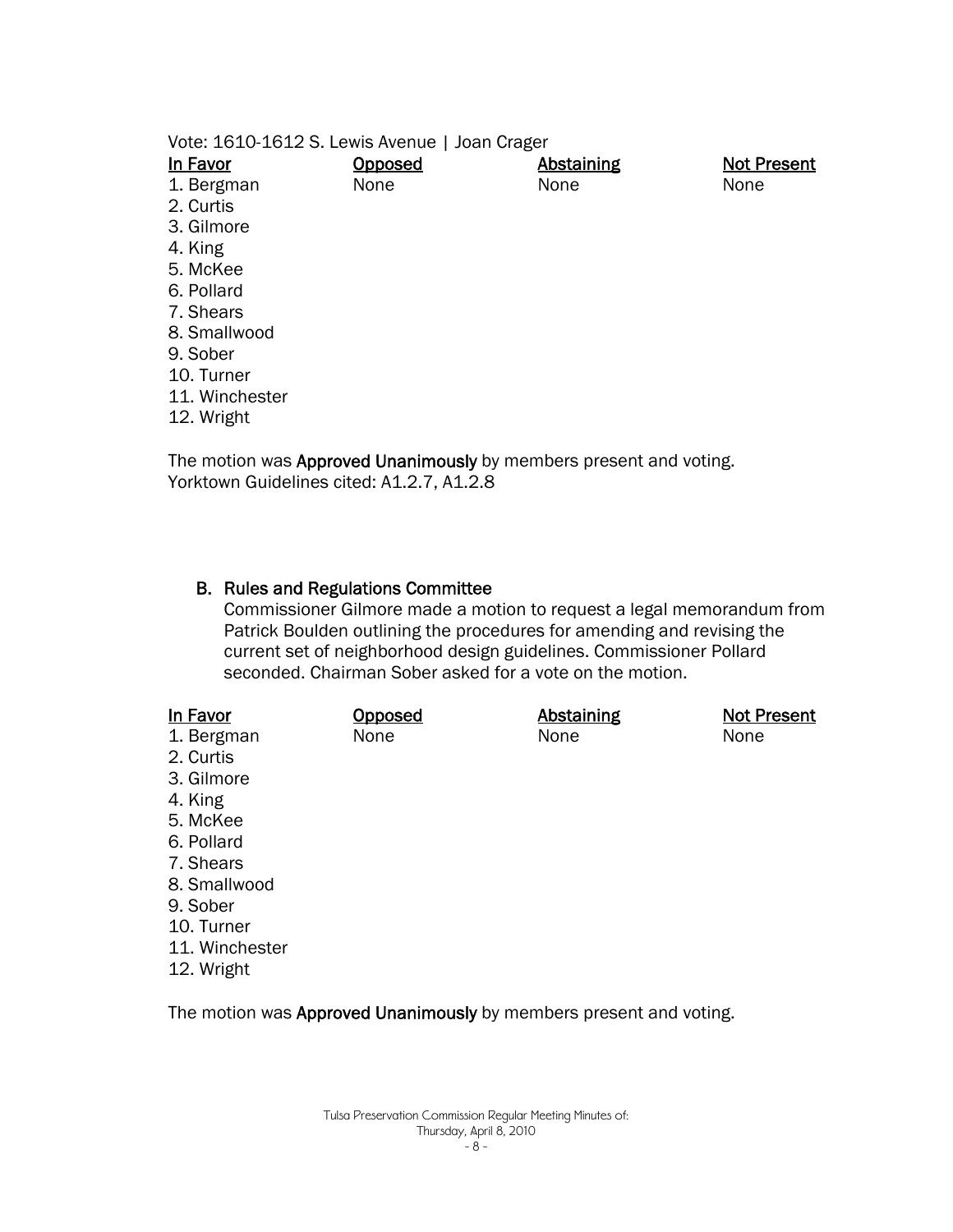In addition, Commissioner Gilmore reported that the Rules and Regulations Committee will begin to define the conditions that guide decisions on COA applications. For example, what is considered masonry? By documenting this institutional knowledge, future Commission members would be able to make consistent decisions. Commissioner Gilmore requested that the other members forward to him any ideas they have for the document. Commissioner Turner suggested defining the Commission's scope of review regarding mailboxes.

#### C. Outreach Committee

Commissioner Bergman announced that the next Outreach Committee meeting would be held Thursday, April 15th at 11:30am at Eloté. The Committee will discuss conducting a trolley tour for local realtors, plans for this year's Open House, and updating the Outreach Plan.

#### D. Implementation Committee

Commissioner Smallwood asked Amanda DeCort to present the revised 2010 meeting schedule to the Commission. Ms. Decort reported that she has worked with building management to reserve rooms for all meetings listed on the revised schedule. Due to Veteran's Day, the Regular Meeting that would normally be conducted Thursday, November 11<sup>th</sup> has been moved to Tuesday, November 9th. The revised schedule will be emailed to the Commissioners.

#### E. Enforcement Committee

Commissioner King reported that the Enforcement Committee met on Monday, March 29<sup>th</sup>. Only he and Mr. Boulden were in attendance. They discussed the procedures for criminal enforcement of Historic Preservation Zoning violations as well as several ideas for providing notice to citizens who live in HP-zoned neighborhoods of the design review requirements.

#### 4. Chair Report

#### A. Oklahoma Statewide Preservation Conference, June 9-11, Okmulgee

Chairman Sober asked Glen Roberson from the Oklahoma State Historic Preservation Office to say a few words about the upcoming conference. Mr. Roberson first complimented the Commission on the pace of the meeting and the manner in which it conducted business. He said that being a Preservation Commission is often a thankless and difficult job, and the Commission is doing its job well.

Mr. Roberson invited all the Commissioners to the Statewide Preservation Conference, specifically noting that Track B has been designed specifically for Preservation Commissioners on the many facets of the job. Chairman Sober encouraged all the members to add the conference to their schedules.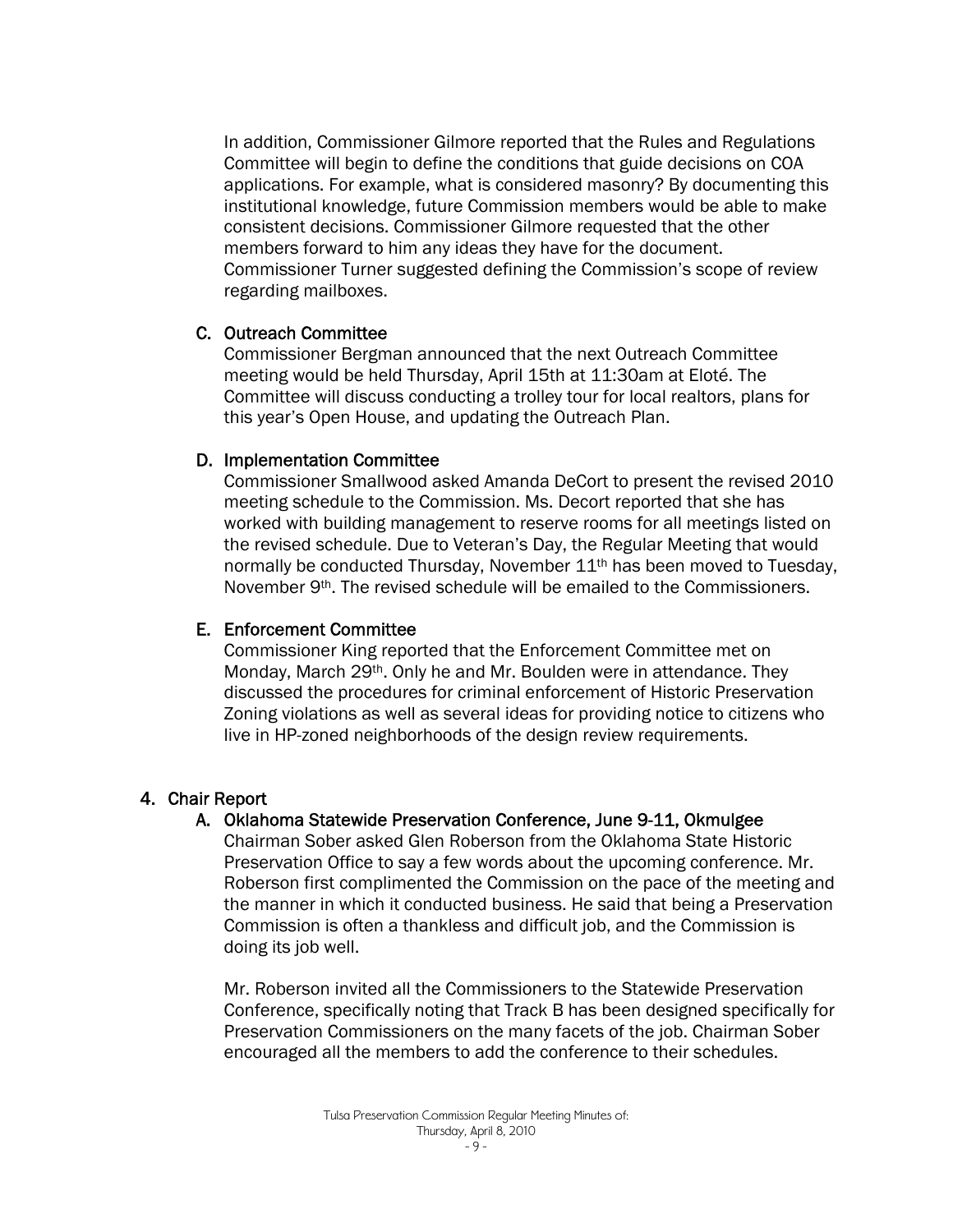# B. PLANiTULSA/HP Zoning/proposed Utica Medical Corridor

Chairman Sober recommended that a committee be formed to review and keep tabs on the issue of the proposed Utica Medical Corridor by development interests in Tulsa. The proposed corridor would be 300' deep on either side of Utica Avenue between 11<sup>th</sup> and 21<sup>st</sup> Streets, for a total width of 600 feet. If enacted, the corridor would encroach 150' deep into the Swan Lake and Yorktown Historic Districts.

Martha Schultz from the City of Tulsa Planning Department provided a brief history of the PLANiTULSA process to date – over 6,000 citizen participants provided input. The Tulsa Metropolitan Area Planning Commission is in the middle of its review of the Final Draft of the Plan and still seeking input from interested parties.

Chairman Sober suggested that the TPC write a letter to the Planning Commission explaining the negative impacts of commercial encroachment into these historic neighborhoods and requesting that all residential property within a National Register-listed district be considered an Area of Stability on the PLANiTULSA planning maps. Commissioner Turner made a motion to that effect. Commissioner Curtis seconded. Chairman Sober asked for a vote on the motion.

#### In Favor

**Opposed** None

Abstaining 1. Wright

Not Present None

- 1. Bergman 2. Curtis
- 3. Gilmore
- 4. King
- 5. McKee
- 6. Pollard
- 7. Shears
- 8. Smallwood
- 9. Sober
- 10. Turner
- 11. Winchester

The motion was Approved by Majority by members present and voting.

# 5. Staff Report

Ms. DeCort reported that she needs to submit the Commission's Certified Local Government grant application to the State Historic Preservation Office in the next few weeks. Staff recommends that the 2010-11 CLG funds be used to fund a National Register Nomination for the Blue Dome district identified in the Downtown Survey. Commissioner Smallwood made a motion to accept staff's recommendation for the expenditure of 2010-11 CLG funds. Commissioner Pollard seconded. Chairman